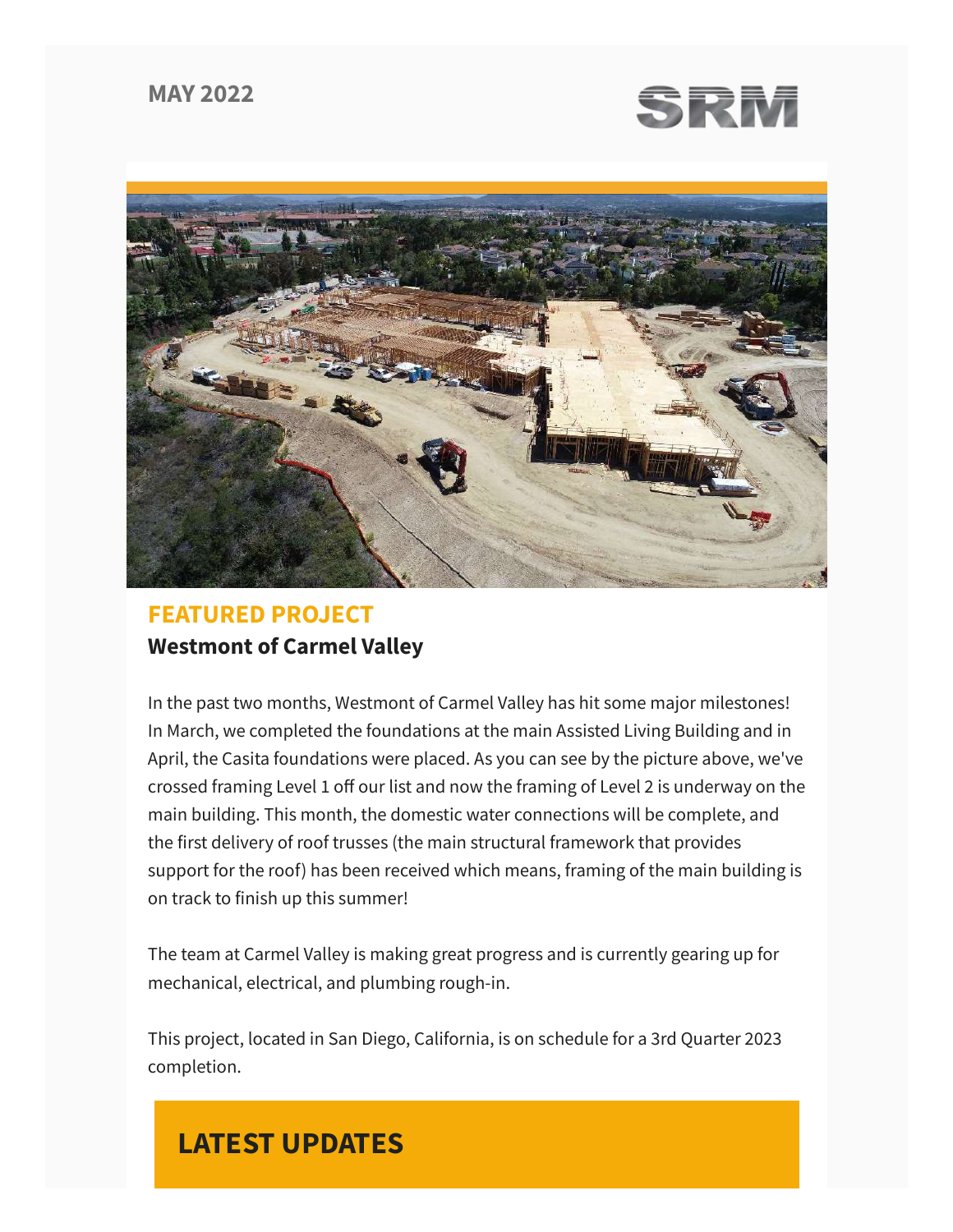### **OUR PROJECTS**



# **Gridline Apartments**

The Gridline Apartments, in the Capitol Hill neighborhood of Seattle, Washington, officially broke ground on April 4. This kicks off the first of many upcoming projects in the Puget Sound and we are happy to be back!

Shoring piles are nearly complete at the North Building and soil export is underway. We already have trucks hauling away material regularly so if you're in the area, please be careful! By the end of May, we're scheduled to reach the bottom of the excavation and to have the tower crane bases for both buildings placed in early June. Our building permit for the West Building has been released and construction will begin in the next several weeks.

The Gridline Apartments are scheduled to be complete the 4th Quarter of 2023.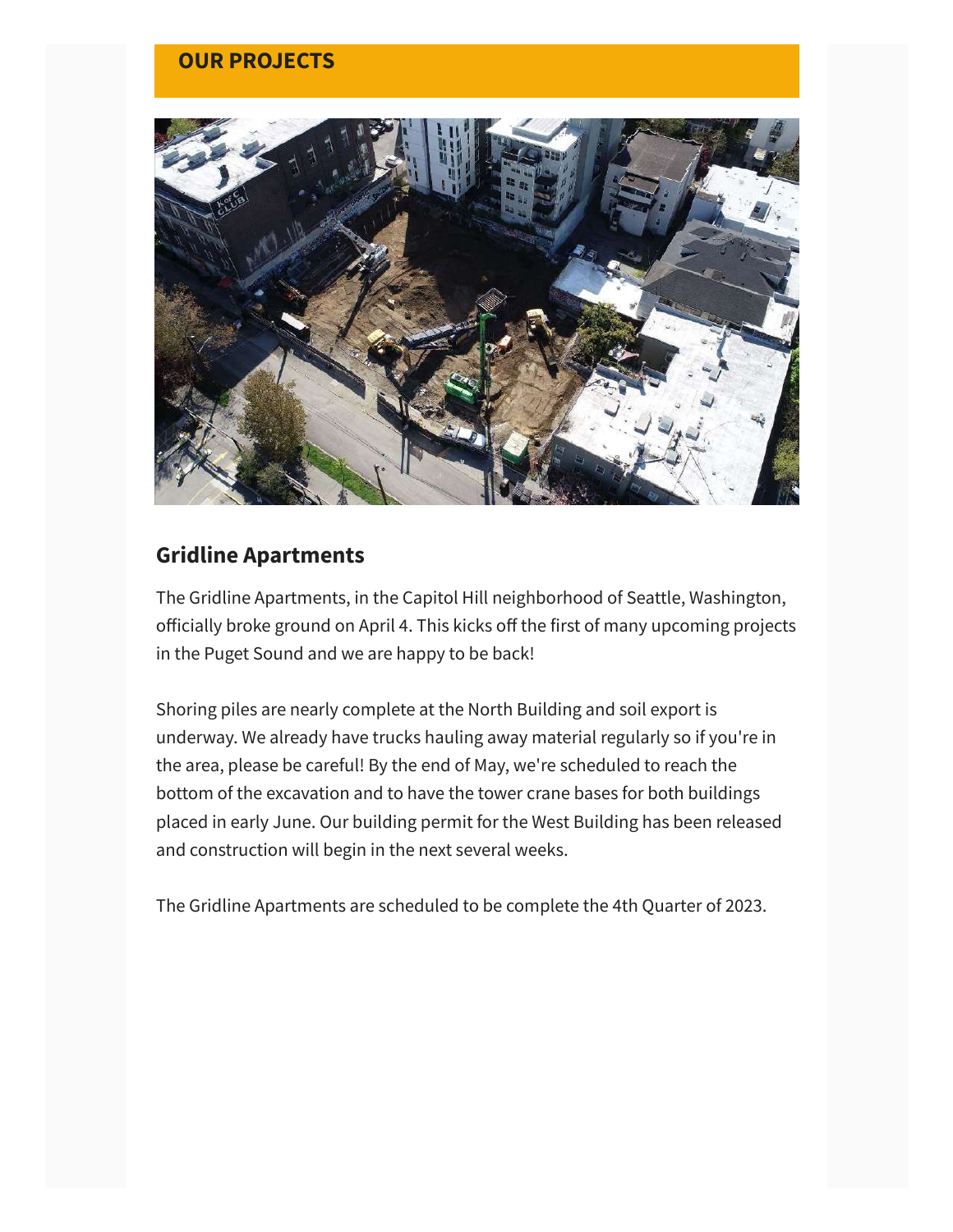

## **Google Phase III Shell and Core**

Project teams are substantially complete with the interior work at this site and are now focused on the outside of the building.

The exterior metal panels are almost finished, and the installation of the cloud art screen panels has wrapped up, providing a unique entrance to the building! Fun fact --- the image used to create the clouds in the copper panels was taken by a professional photographer in Spokane, Washington.



Work on the roof deck is also clipping along nicely --- LED pavers that form a dance floor are underway along with umbrella placement and the green roof. Finally, we're currently finishing up work that was delayed due to the concrete strike and teams will be able to start on landscaping over the next several weeks.

The shell and core has been turned over to the Tenant Improvement contractor, and work on the interior has commenced. The TI is scheduled to finish late this year with Google occupying the building in early 2023.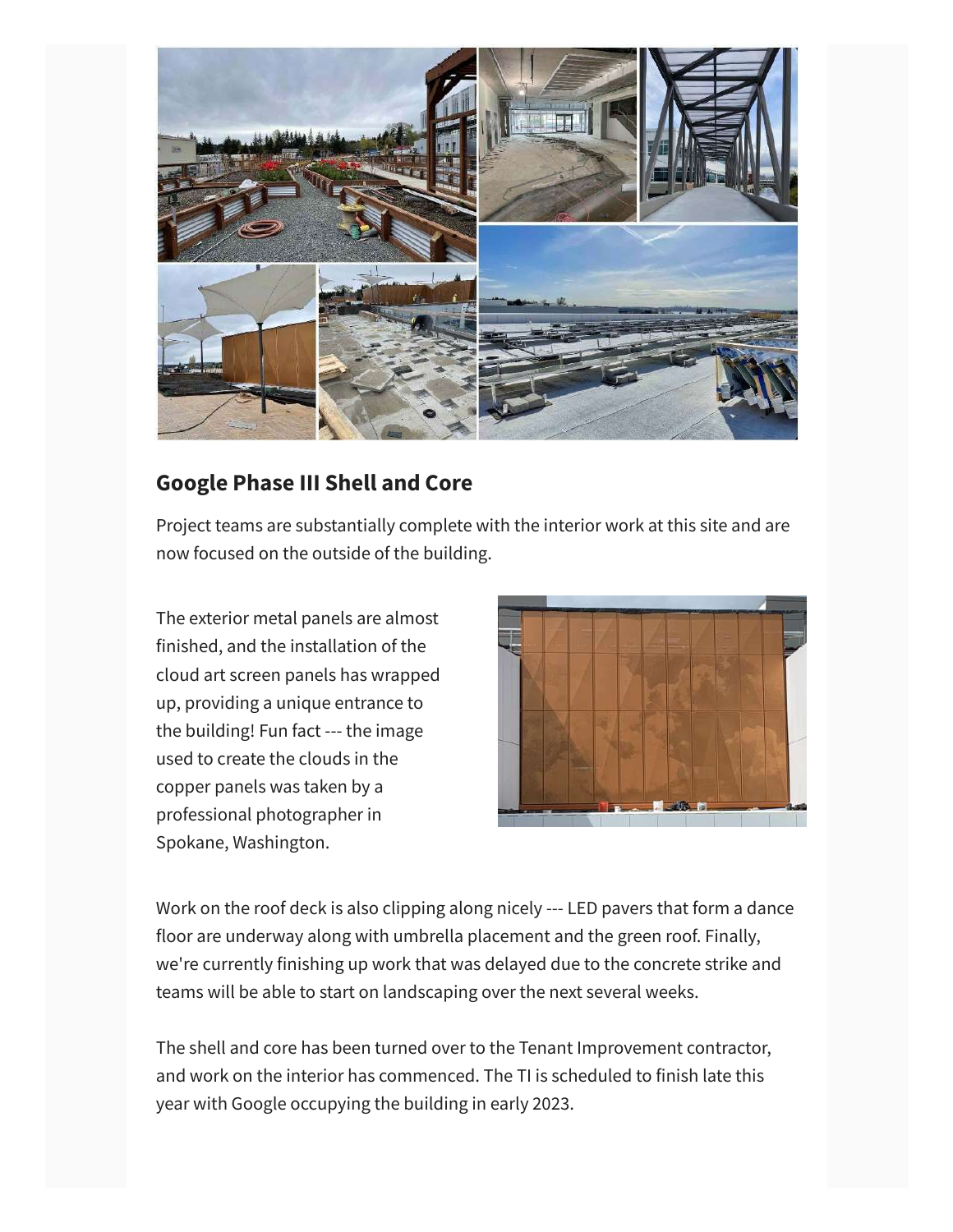

# **Westmont of Culver City**

As depicted by this bird's eye view of the site, you can see that we have finished the shoring and rough grading of our underground parking level. Crews have started on concrete foundations, under-slab plumbing and electrical work. During the next month, we'll be focusing on walls and columns, and by the end of May, we hope to commence on our elevated concrete levels.

This senior living facility located in Culver City, California, is on schedule to wrap up in the 4th quarter of 2023.

### **SEE MORE PROJECT UPDATES**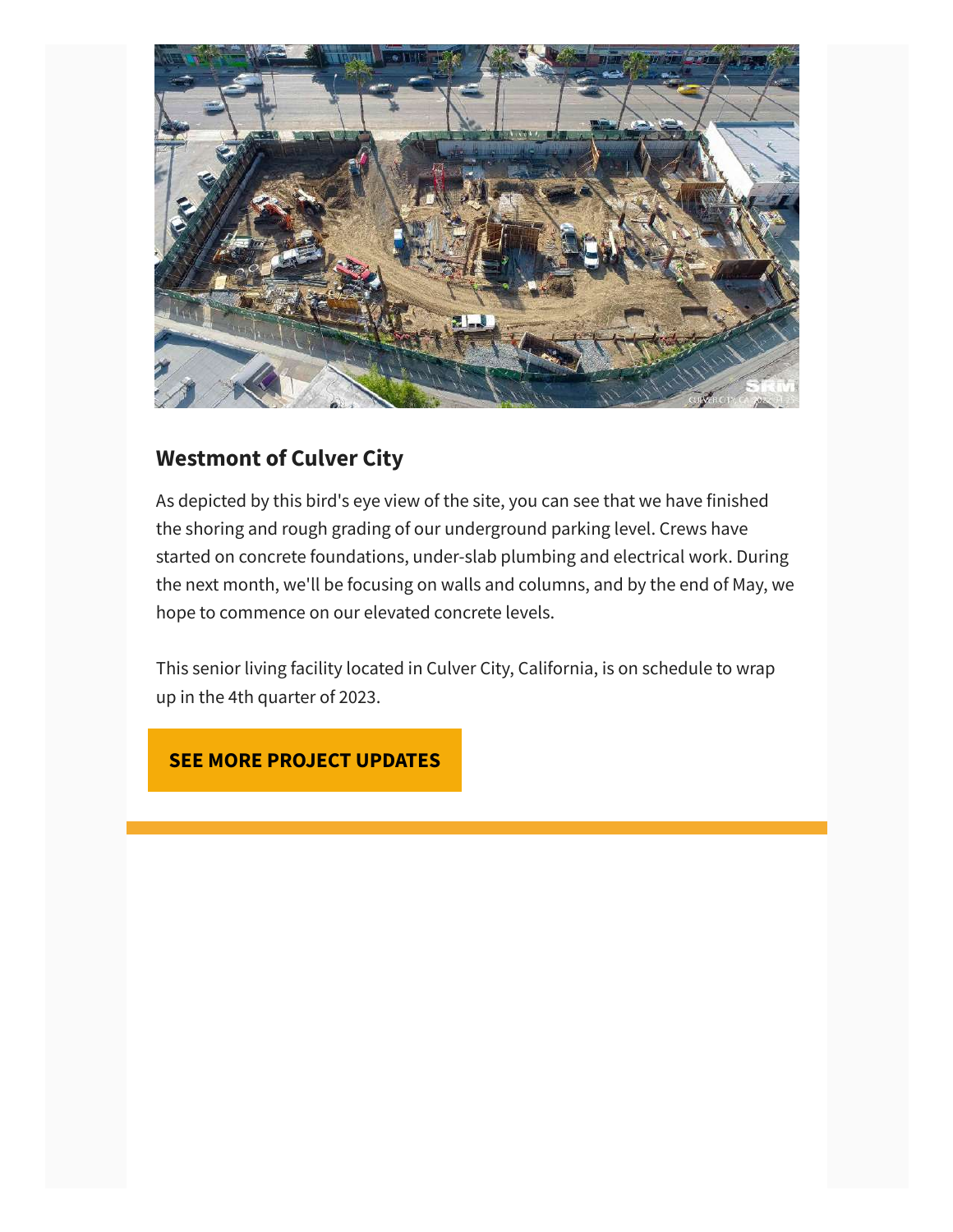

# **Construction Safety Week 2022**

Construction Safety Week 2022 (May 2 - 6) is upon us, and as we work to put the pandemic and everything that came with it behind us, this year's theme of Safety Week is striving to help us move forward: **Connected. Supported. Safe.**

Safety is more than just a concern for our physical bodies. It is a value and obligation that links us across teams, companies and even the entire industry! Through this connection, we gain strength because it means we are not alone in building a stronger, safer industry as well as a safe and supportive environment for all. Construction Safety Week 2022 aims to bring more awareness to how we can show up to support each other's physical and mental well-being and remind us that we're all in this together.

When given the chance, we can create a safety culture that bolsters the mental, emotional, and physical health of everyone on every job site. Through this healthy and supportive environment, we can create a space where everyone feels comfortable seeking help or sharing their story without judgement.

It's not enough to have safety rules and protocols in effect. It takes the dedication of every worker, every team and every company to have each other's back in every possible way. The more we feel supported, the safer choices we make, and the better